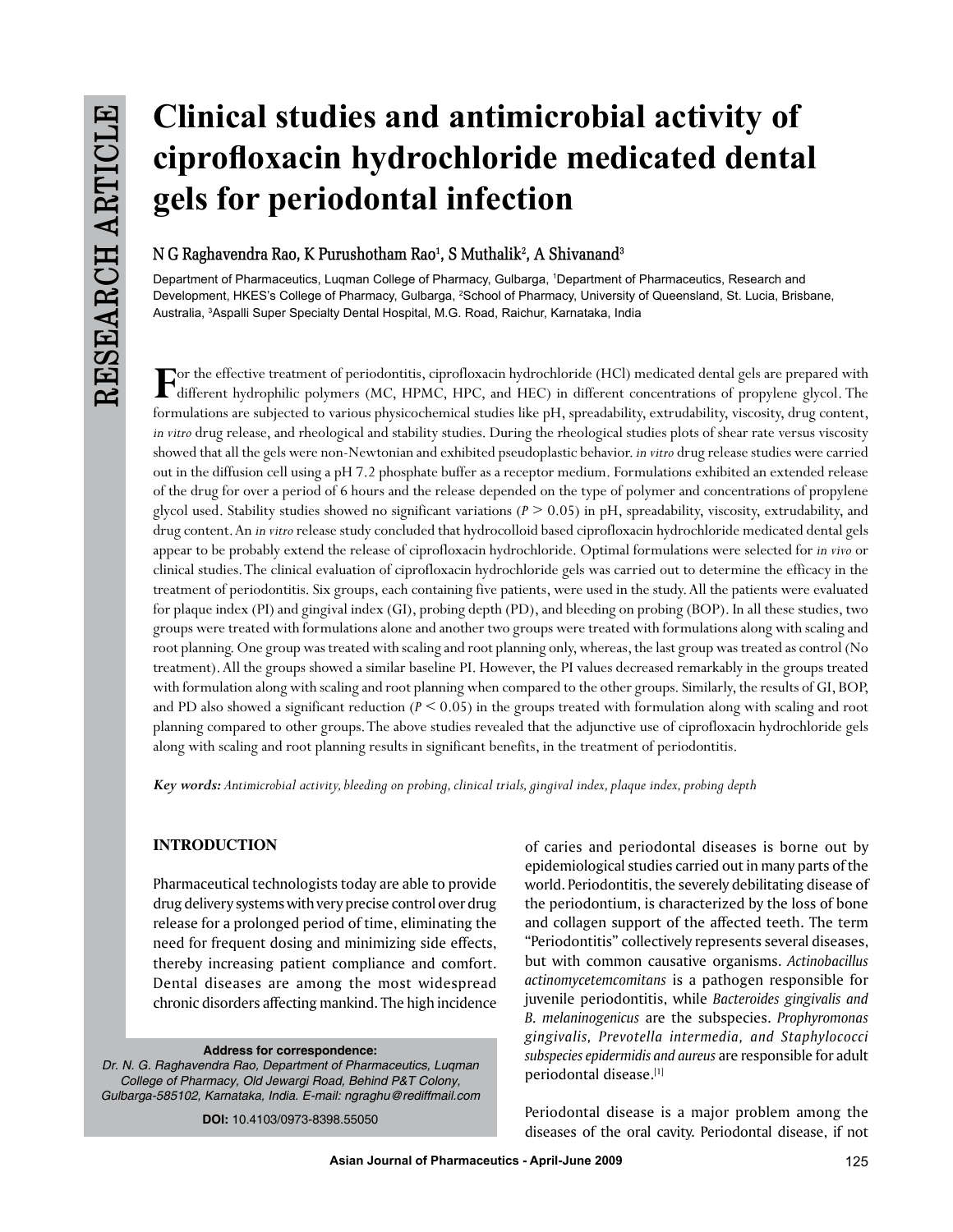treated, results in the destruction of the bone and soft tissue supporting the tooth leading to tooth loss. The treatment of periodontitis is directed at slowing down or arresting the progression of the disease by regenerating the alveolar bone, periodontal ligaments, and root cementum and preventing recurrence of the disease.

In the early stage of periodontitis, scaling and root planning is usually effective in removing calculus and plaque, thereby, reducing bacterial count and probing depth. As the probing depth increases, the effectiveness of scaling and root planning decreases. Therefore, in recent years, many antibiotics are either topically or systematically used in the treatment. Systemic antibiotic therapy has certain advantages. However, long-term use of systemic antibiotics is associated with several side effects such as development of resistance, hypersensitivity, and unwanted side effects.

Site-specific therapy has three potential advantages: Decreased drug doses, increased drug concentration at the site of infection, and reduced systemic side effects such as gastrointestinal distress.<sup>[2]</sup> Periodontal disease treatment<sup>[3,4]</sup> with a localized drug delivery system aims at delivering a therapeutic agent at a sufficient level inside the periodontal pocket and at the same time minimizes the side effects associated with systemic drug administration. Hence, drug delivery systems containing antimicrobial agents are used for delivery to the periodontal pocket. The use of a topical antimicrobial agent for treatment of periodontitis is generally preferred as it allows direct access of high local concentration of antimicrobial agents. Many antimicrobial agents have been tried as mouth rinses in the treatment of periodontal diseases, with poor-to-moderate degrees of success. Tetracycline irrigation has been found to be effective in the control of periodontal disease. The effect of irrigation to the periodontal pocket with control and scaling-root planning groups has been tried. Clinical and microbiological parameters were monitored and tetracycline irrigation alone or scaling and root planning alone resulted in statically significant improvement in the subgingival micro flora from a diseased to a healthy state.<sup>[5]</sup>

Over the last decade hydrogels formed from natural, semi-synthetic, and synthetic polymers have been confirmed as vehicles for different types of pharmaceutical applications. They have good viscosity, satisfactory bioadhesivity, and are without irritating or sensitizing actions.<sup>[6]</sup> Dental gels have been used over the decades, either for cosmetic or therapeutic purposes. Dental gels possess good spreadability and consistency and are therefore accepted by a large population. The object of the present study is to develop ciprofloxacin hydrochloride medicated dental gels for an extended period of time and to study the effect of various mucoadhesive polymers on the *in vitro* characteristics of gels. The clinical evaluation of ciprofloxacin hydrochloride was carried out to determine the efficacy in the treatment of periodontitis. The ethical committee of the Navodaya

Medical College, Raichur, approved the clinical trial protocol. The clinical evaluation was carried out under the direct supervision of a dentist. The study was explained orally and in writing to all the subjects who participated in the study. In the present study the number of groups selected were five and the number of subjects in each group was six. The age of the patients was between 21 and 55 years. The patients were with localized periodontal pockets measuring 6-10mm, which bled on probing at the initial visit. Patients were free to withdraw or could be withdrawn from the study at any time. The following information of a patient was recorded in the standard format prepared for the study under direct supervision of a dentist: Name, age, sex, gingival index, plaque index, probing depth (mm), and bleeding on probing.

# **MATERIALS AND METHODS**

Ciprofloxacin HCl and aspartame were procured as a gift sample from Aan Pharma Pvt Ltd., Rakanpur, Gujarat. Glycerin, methylcellulose (MC), hydroxypropyl methylcellulose (HPMC), hydroxyethyl cellulose (HEC), and propylene glycol (PG) purchased from S.D.Fine Chem. Ltd., Mumbai. Hydroxypropyl cellulose was procured as a gift sample from Cipla Laboratories Bangalore. Kaolin purchased from CDH. Pvt. Ltd. New Delhi, Mueller Hinton broth from Himedia Laboratories Ltd., Mumbai, India, and methyl paraben from Genuine Chemicals Co., Mumbai. Empty aluminum collapsible tubes were purchased from Digvijay containers and closures, Mumbai. All other reagents were of analytical grade.

#### **Methods**

#### *Formulation of medicated gels*

Gels were prepared by dispersing the polymer at different concentrations in water by continuous stirring for a period of 2 hours. The drug was dissolved in propylene glycol and the solution was added gently to the above polymer dispersion, under continuous stirring. The mixture was stirred gently until a homogeneous gel was formed. The gels prepared were stored in wide mouthed bottles. Entrapped air bubbles were removed by keeping the gels in a vacuum oven for 2 hours. All the samples were allowed to equilibrate at least for 120 hours at room temperature, prior to performing rheological measurements. The compositions of the various gels are shown in Table 1.

#### *Evaluation of ciprofloxacin HCl medicated gels*

Prepared gels were evaluated for drug content analysis, pH, viscosity, spreadability, and tube extrudability. In drug content analysis<sup>[7]</sup> a specified quantity  $(1.0 \text{ gm})$  of medicated dental gel was taken and dissolved in pH 7.2 phosphate buffer. The solution was filtered through Whatman filter paper (0.45  $\mu$ ). The absorbance of the solution was measured using a UV spectrophotometer (SHIMADZU, UV- 1700, Japan) at λ 276 nm against blank. The measurement of pH was done by using a digital type pH meter (Digison digital pH meter 7007, Mumbai), by dipping the electrode completely into the gel so as to cover the electrode. The viscosity measurements of the gels were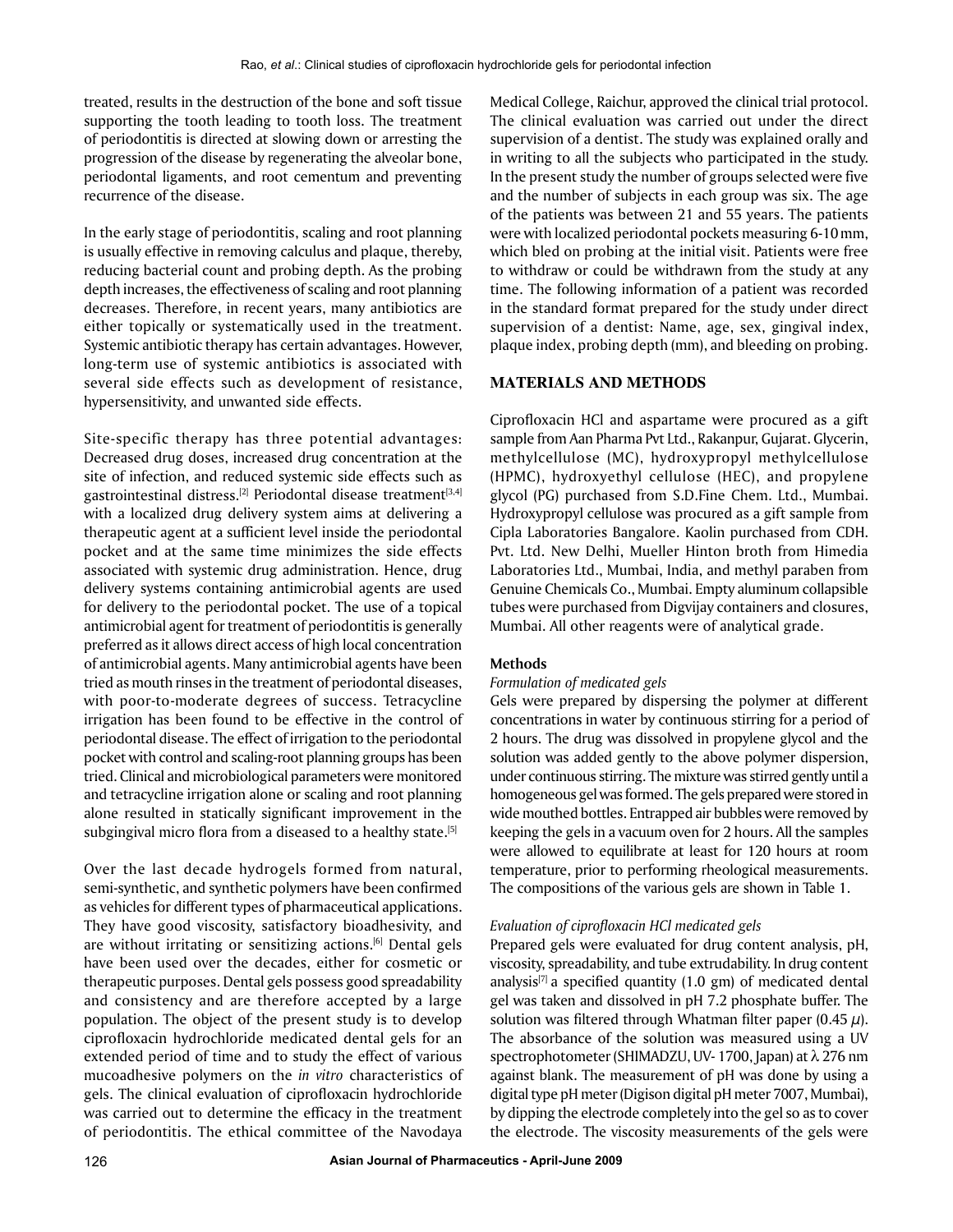| Ingradients (% w/w) | CG <sub>1</sub> | CG2  | CG <sub>3</sub> | CG4  | CG5  | CG <sub>6</sub> | CG7 | CG8  | CG <sub>9</sub> | <b>CG10</b> | <b>CG11</b> | <b>CG12</b> |
|---------------------|-----------------|------|-----------------|------|------|-----------------|-----|------|-----------------|-------------|-------------|-------------|
| Ciprofloxacin HCI   |                 |      |                 |      |      |                 |     |      |                 |             |             |             |
| МC                  | 5               | 5    | 5               |      |      |                 |     |      |                 |             |             |             |
| <b>HPMC K4M</b>     |                 |      | -               | 2.5  | 2.5  | 2.5             |     |      |                 |             |             |             |
| <b>HEC</b>          |                 |      |                 |      |      |                 | 3   | 3    | 3               |             |             |             |
| <b>HPC</b>          |                 |      |                 |      |      |                 |     |      |                 | 6.5         | 6.5         | 6.5         |
| Aspartame           | 0.20            | 0.20 | 0.20            | 0.20 | 0.20 | 0.20            | 020 | 0.20 | 0.20            | 0.20        | 0.20        | 0.02        |
| Propylene glycol    | 0               | 10   | 20              | 0    | 10   | 20              | 0   | 0    | 20              | 0           | 10          | 20          |
| Methyl paraben      | 0.2             | 0.2  | 0.2             | 0.2  | 0.2  | 0.2             | 0.2 | 0.2  | 0.2             | 0.2         | 0.2         | 0.2         |
| Propyl paraben      | 0.8             | 0.8  | 0.8             | 0.8  | 0.8  | 0.8             | 0.8 | 0.8  | 0.8             | 0.8         | 0.8         | 0.2         |
| Purified water      | 100             | 100  | 100             | 100  | 100  | 100             | 100 | 100  | 100             | 100         | 100         | 100         |

|  |  | Table 1: Composition of ciprofloxacin HCI medicated dental gels (%w/w) |
|--|--|------------------------------------------------------------------------|
|  |  |                                                                        |

HPMC = Hydroxypropyl methylcellulose K4M; HEC = Hydroxyethyl cellulose; HPC = Hydroxypropyl cellulose; MC= Methyl cellulose

evaluated using a Brookfield digital viscometer (DV - III Ultras programmable Rheometer, USA) by applying increasing values of the shear rate, in order to reveal a possible flow behavior of the pastes. All viscosity measurements were performed at a controlled temperature of 30  $\pm$  2°C. The spreadability<sup>[8]</sup> was measured by about 1 gm of medicated gel, which was weighed and kept at the center of the glass plate (10  $\times$  10 cm) and another glass plate was placed over it carefully. A two kilogram weight was placed at the center of the plate and care was taken to avoid sliding of the plate. After 30 min the diameter of the gel in centimeters was measured. Tube extrudability<sup>[9]</sup> was then determined by measuring the amount of gel that had extruded through the tip when a pressure was applied on the gel-filled tubes. The formulation under study was filled in a tube with a nasal tip of 5 mm opening.

*in vitro* drug release studies from various medicated gels was measured through standard cellophane membrane using a modified Keishery-Chien diffusion cell. Prior to the study, a cellophane membrane was soaked in diffusion medium for 4 hours, and then placed on the support screen of the diffusion cell assembly. All the joints were properly sealed with an adhesive tape to avoid penetration of the diffusion medium. Phosphate buffer pH 7.2 was used as the receptor medium and 1g of the gel was placed on the donor side. The receptor medium was kept at  $37 \pm 1^{\circ}$ C. At predetermined time intervals, 5 ml of the samples were withdrawn from the receptor compartment and replaced with the same volume of phosphate buffer pH 7.2. Absorbance of the solutions was measured at λ 276 nm.

# **Characterization of ciprofloxacin HCl medicated gels** *Stability studies*

The stability studies were carried out (ICH guidelines) for optimum formulations at different temperature conditions 25  $\pm$  2°C, 37  $\pm$  2°C, and 4°C at humidity (75  $\pm$  5% RH) for 3 months, in stability chambers, and spreadability, tube extrudability, pH, and drug content were studied.

## *Microbiological studies*

In case of gels, the release of the drug from the matrix would have an impact on the efficacy of the gel's preparation and hence its effect on sensitive organisms was analyzed, to establish the efficacy of the gel's preparation in terms of antimicrobial activity.

The given samples of ciprofloxacin hydrochloride formulations were dissolved in sterile distilled water to get a final concentration of 5 mcg/ml. Pure drug samples were also dissolved in sterile distilled water to get a concentration of 5 mcg/ml.

#### *Minimum inhibitory concentrations<sup>[10]</sup>*

Mueller Hinton broth was prepared by dissolving 2.1 g of Mueller Hinton broth (Himedia Laboratories Ltd., Mumbai, India) in 100 ml distilled water followed by sterilization. Antibiotic solution of 5 mcg/ml (2 ml) was added to the first tube containing 2ml of double strength Muller Hinton broth (2.1 g in 50 ml) to get a concentration of 2.5 mcg/ ml. Serial dilutions were made to get concentrations of 1.25, 0.625, 0.3125, 0.1562, 0.0781, and 0.0390 mcg/ml in Mueller Hinton broth. One tube containing the medium alone, with the organism, was kept as a positive control. Another uninoculated medium was kept as a negative control. Experiments were performed for ciprofloxacin formulations using sensitive organisms to establish the efficacy of the preparations, in terms of antimicrobial activity (against *E. coli, Staphylococcus aureus, Pseudomonas aeruginosa, and Bacillus subtilis* microorganisms).

# **Clinical studies of ciprofloxacin HCl medicated** *Study design*

All test teeth were required to have a pocket with probing depths between 6-10 mm with bleeding on probing. A minimum of 14 days before baseline, all patients were evaluated for probing depth (PD), bleeding on probing (BOG), plaque index (PI), and gingival index. All patients received oral hygiene instructions and full mouth supra gingival and sublingual scaling, root planning, and polishing. Those patients having a pocket depth 5 mm or more were selected for the final study. Before initiating the treatment, the gingival health status of the selected teeth was determined clinically according to the gingival index.[10] The plaque index of the selected teeth was determined using the plaque index $[11]$  at baseline. Each patient was examined clinically and all patients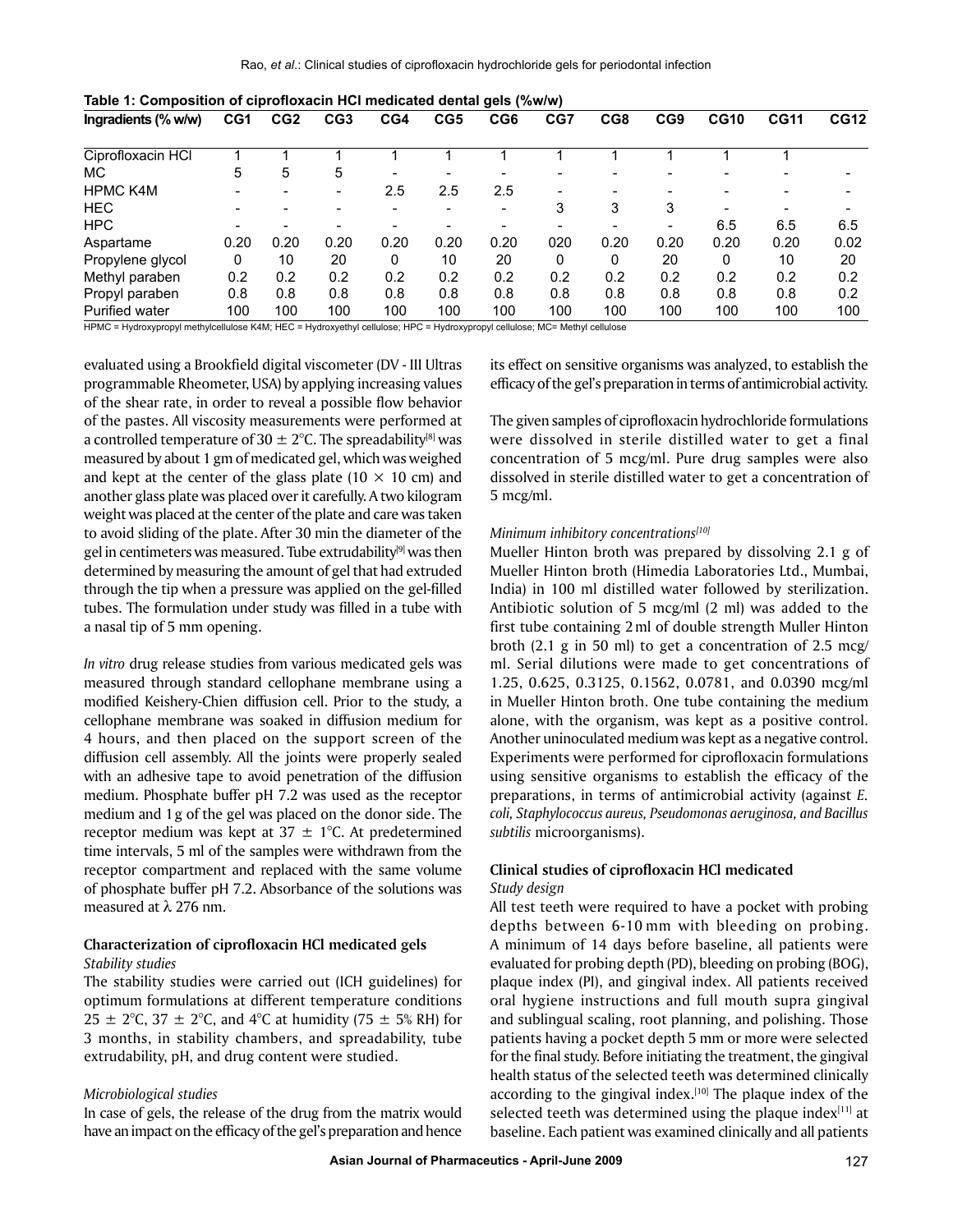in the study received a full mouth supra gingival, subgingival scaling and polishing one week before the experiment. Each patient received only one treatment in this parallel design study. The following treatments were initiated at the baseline appointment. All patients were informed to follow oral hygiene instructions.

Group 1: CG-11 (Ciprofloxacin HCl gel-11), Group 2: CG-5 (Ciprofloxacin HCl gel-5), Group 3:  $CG-11 + Scaling$  with root planning, Group 4:  $CG-5 + Scaling$  with root planning, Group 5: Scaling with root planning, Group 6: Control (No treatment). The formulations were administered twice daily, in the morning: after breakfast, at night, and before sleeping, for 30 days, at the affected site, by using a needleless syringe. The semisolid mass was completely and safely inserted into the pocket using a blunt stainless steel needle.

## **Clinical measurements**

PI<a>[12]</a> was used to evaluate the level of plaque control throughout the study. Scoring was done on the entire dentition or on selected teeth. The surfaces examined were the four gingival areas of the tooth. Scoring was done at screening, baseline, and on the fifteenth and thritieth days during treatment. Scores for the plaque index that ranged from 0-3. 0 were excellent, 0.1-0.9 were good, 1.0-1.9 were fair, and 2.0-3.0 were poor. GI was the severity of gingivitis, and was scored on selected teeth. The tooth surface was divided into four areas, that is, distofacial, facial, mesiofacial, and lingual/palatal. Criteria for  $GI^{[13]}$  were 0.1-1.0 was mild gingivitis, 1.1-2.0 moderate gingivitis, and 2.1-3.0 severe gingivitis. BOP was recorded as present or absent at the time of conventional probing at each site. These were expressed as bleeding sites (%). PD was measured by a reference point, and was made on the tooth surface by placing a piece of radiographic film with glass ionomer cement. The PD was measured as the distance from the free gingival margin to the base of the periodontal pocket. Measurements were taken at the screening, baseline, and on the fifteenth and thirtieth days of the treatment, to monitor disease stability. The results were analyzed by two tailed Student's *t-*test using Graph Pad

| Table 2: Physical parameters of ciprofloxacin HCI gels |  |  |  |
|--------------------------------------------------------|--|--|--|
|--------------------------------------------------------|--|--|--|

Instat Software (1.13 version) and *P* < 0.05 was considered as statistically significant.

# **RESULTS AND DISCUSSION**

The drug content of different ciprofloxacin HCl gels is shown in Table 2. The drug content was found to be in the range of 96.30-99.24%, with a small standard deviation ( $\leq$ 0.52%), suggesting that the drug was uniformly distributed in the gels. Plots of shear rate versus shear stress are shown in Figure 1 for MC, HPMC, HEC, and HPC gels. All the formulations showed non-Newtonian flow and exhibited pseudoplastic behavior, suggesting that the gels do not flow at low shear stress and room temperature. The viscosity of the ciprofloxacin HCl gels increased as the concentration of propylene glycol increased. Spreadability values of ciprofloxacin HCl gels are shown in Table 2. The spreadability was found to be in the range of 6.6-7.5 cm. Spreadability of the ciprofloxacin HCl gels was not much influenced by the type of hydrocolloids. However, spreadability values of the gels decreased as the concentration of the propylene glycol increased in the formulations. The



**Figure 1:** Rheological studies of ciprofloxacin hydrochloride gels. Effect of concentrations of propylene glycol on the release profiles of ciprofloxacin hydrochloride gels containing MC and HPMC. Effect of concentrations of propylene glycol on the release profiles of ciprofloxacin hydrochloride gels containing HEC and HPC

| <b>Formulation</b> | Drug content (%) | <b>Viscosity</b> | Spreadability (cm) | Tube extrudability (%) | $pH \pm SD$ , n = 3 |
|--------------------|------------------|------------------|--------------------|------------------------|---------------------|
|                    | $±$ SD, n = 3    | (cps)            | $±$ SD, n = 3      | $±$ SD, n = 3          |                     |
| CG <sub>1</sub>    | $97.86 \pm 0.30$ | 45125.63         | $7.1 \pm 0.06$     | $95.33 \pm 1.15$       | $6.12 \pm 0.02$     |
| CG <sub>2</sub>    | $97.34 \pm 0.30$ | 46514.58         | $7.0 \pm 0.12$     | $91.67 \pm 1.53$       | $6.10 \pm 0.01$     |
| CG <sub>3</sub>    | $96.99 \pm 0.52$ | 46658.32         | $6.7 \pm 0.10$     | $93.33 \pm 1.53$       | $6.23 \pm 0.02$     |
| CG4                | $96.30 \pm 0.03$ | 45786.56         | $7.1 \pm 0.10$     | $94.33 \pm 0.58$       | $6.25 \pm 0.02$     |
| CG <sub>5</sub>    | $98.03 \pm 0.52$ | 46886.88         | $6.9 \pm 0.15$     | $92.00 \pm 1.00$       | $6.05 \pm 0.02$     |
| CG <sub>6</sub>    | $99.24 \pm 0.30$ | 46998.97         | $6.8 \pm 0.15$     | $91.67 \pm 1.53$       | $6.15 \pm 0.02$     |
| CG7                | $97.51 \pm 0.52$ | 42113.78         | $7.5 \pm 0.10$     | $94.00 \pm 1.00$       | $6.06 \pm 0.04$     |
| CG8                | $96.82 \pm 0.30$ | 42458.69         | $7.1 \pm 0.20$     | $94.67 \pm 1.15$       | $6.21 \pm 0.02$     |
| CG <sub>9</sub>    | $98.20 \pm 0.30$ | 42856.47         | $6.9 \pm 0.15$     | $93.00 \pm 1.00$       | $6.17 \pm 0.02$     |
| CG10               | $98.03 \pm 0.52$ | 45623.54         | $7.1 \pm 0.10$     | $91.67 \pm 1.53$       | $6.25 \pm 0.01$     |
| CG11               | $99.24 \pm 0.30$ | 45733.65         | $6.9 \pm 0.15$     | $90.33 \pm 1.15$       | $6.24 \pm 0.02$     |
| CG12               | $99.07 \pm 0.52$ | 45821.69         | $6.6 \pm 0.10$     | $90.33 \pm 1.53$       | $6.23 \pm 0.03$     |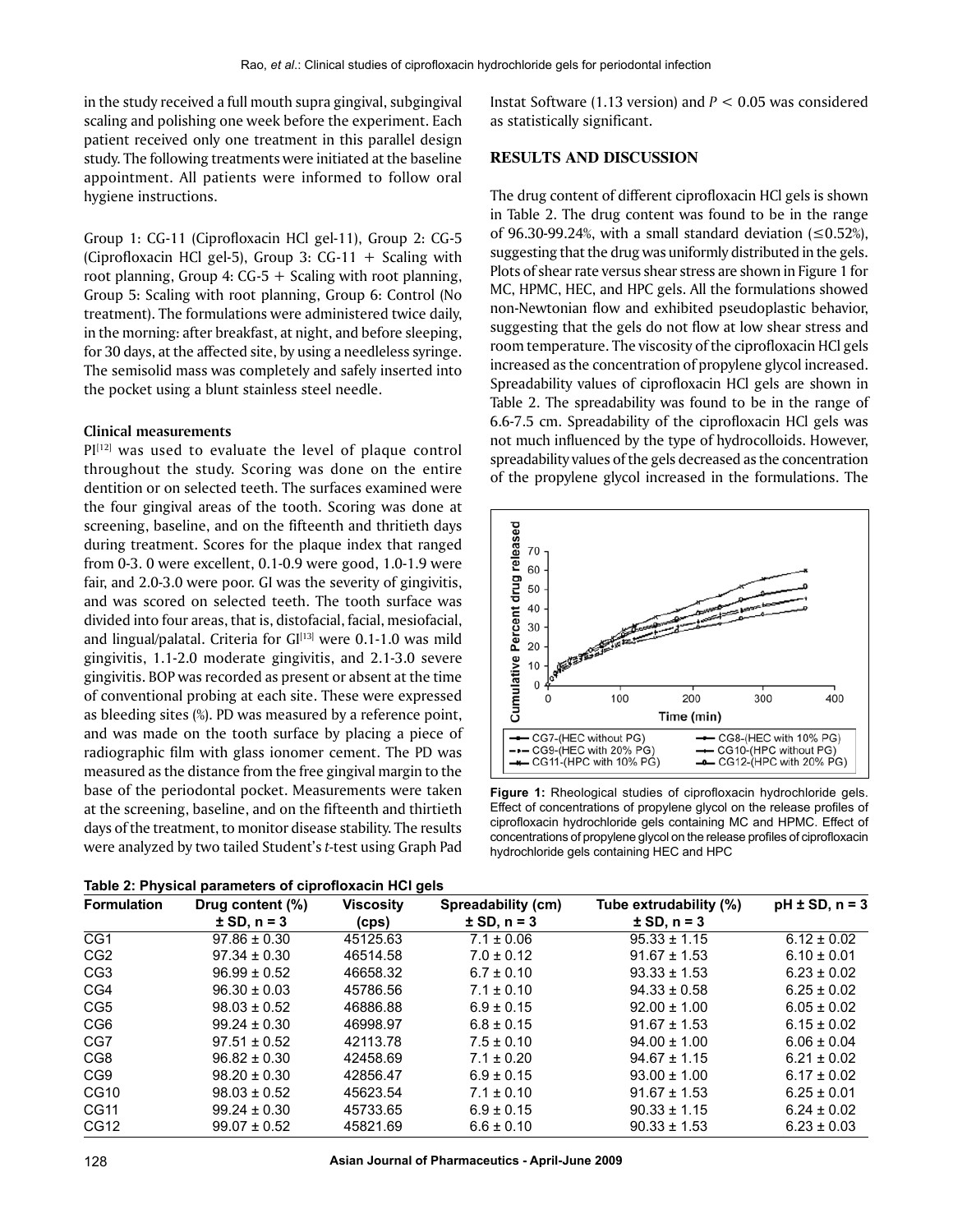decrease in spreadability was relative to that of changes in the viscosity of the gels. Tube extrudability values of ciprofloxacin HCl gels are shown in Table 2. For various formulations, tube extrudability was found to be in the range of 90.33-95.33%. Tube extrudability of the ciprofloxacin HCl gels was also not influenced by the type of hydrocolloid. However, tube extrudability values of the gels decreased as the concentration of the propylene glycol increased in the formulations. The decrease in the tube extrudability values was relative to the changes in the viscosity of the gels.

The results of the *in vitro* drug release study reveal that *in vivo* release can also help in the development of new drug formulations. The influence of different hydrocolloids on the release of ciprofloxacin HCl from different gels through the standard cellophane membrane was examined. The release profiles are compiled in Figures 2 and 3, and the amount of drugs released at 360 minutes are presented in Table 3. The release of ciprofloxacin HCl from different hydrocolloid containing gels was found to be slower. One of the approaches to improve the topical drug delivery was to use the co-solvents as enhancers. In this connection, numerous compounds were evaluated. Among them, propylene glycol was the most commonly used co-solvent in topically applied dosage forms. In this study, the effect of the concentration of propylene glycol (10 and 20% v/v) on the release of ciprofloxacin HCl has been studied. The release of the drug increased as propylene glycol was incorporated, and the drug release rate from these hydrocolloid gels also varied depending on the concentration of propylene glycol in the formulations. The flux values were found to be increased [Table 3], suggesting that the release of ciprofloxacin HCl increased with the addition of propylene glycol (10%). It was believed that increasing the concentration of an active compound (ciprofloxacin HCl) within the co-solvent (propylene glycol) could give rise to persistent solvated complexes, due to a higher release of the drug. In general, it is believed that an increase in the concentration of propylene glycol in gels generally increases permeation of the drug. However, the flux value decreased, as the concentration of propylene glycol increased from 10

to 20% (CG3, CG6, CG9, and CG12). Analogous results, that is, lower release rates with higher concentrations of propylene glycol were reported.  $[14,15]$  The decrease in release could be attributed to the higher solubility and affinity of ciprofloxacin HCl in the vehicle. These results show the action of propylene glycol as a co-solvent, since, flux declines as the affinity of the drug to the vehicle rises.<sup>[14,15]</sup> Therefore, Lippold<sup>[16]</sup> recommended the use of suspensions in order to optimize the thermodynamic activity of the drug in its vehicle to achieve maximum flux. Thus in the present study, higher fluxes were noticed with formulations containing modest amount (i.e. 10%) of Propylene glycol indicating that the drug was in more suspended state. In addition, the addition of propylene glycol and/or increase in the concentration of the propylene glycol increased the bulk viscosity of the gels. However, the flux (and drug release) values [Table 2] increased. This apparent lack of correlation between bulk viscosities of the gels and the flux (and drug release) values indicate that bulk viscosity is not the primary factor $[17,18]$  that affects the release of the drug from the vehicle.

When the release data were fit in different kinetic models, high correlation coefficients ( $R^2 > 0.9672$ ) were obtained in first-order models compared to zero order kinetics ( $R^2$  < 0.8797), suggesting that release of drugs from gels followed first-order kinetics. Higuchi correlation coefficients ( $R^2 > 0.9903$ ) obtained with the Higuchi model indicated that release of the drug from ciprofloxacin HCl gels was compliant with the Higuchi diffusion model. The results are compiled in Table 3.

Stability studies of gels at lower (4  $\pm$  2°C), room (25  $\pm$  2°C), and elevated (37  $\pm$  2°C) temperatures (humidity 75  $\pm$  5% RH) did not show any significant ( $p < 0.05$ ) changes in the spreadability, tube extrudability (%), pH, or drug content of the gels, compared to those before stability studies. The data is given in Table 4.

In the prepared gel formulations, the antimicrobial activity inference in different organisms was as per the data given in Table 5. All organisms showed that the results of antimicrobial activity in the prepared formulations (gel) showed less activity

|                    | Table 3: In vitro release parameters of different ciprofloxacin HCI gels |                               |                                      |                                       |                              |  |  |  |
|--------------------|--------------------------------------------------------------------------|-------------------------------|--------------------------------------|---------------------------------------|------------------------------|--|--|--|
| <b>Formulation</b> | Flux Jss<br>$mq/cm^2/h$                                                  | % Drug released in<br>360 min | Zero order<br>kinetic $\mathbb{R}^2$ | $1st$ order<br>kinetic $\mathbb{R}^2$ | Higuchi model $\mathbb{R}^2$ |  |  |  |
|                    | $(\pm SD, n = 3)$                                                        | (±SD, n = 3)                  |                                      |                                       |                              |  |  |  |
| CG <sub>1</sub>    | $0.182 \pm 0.003$                                                        | $43.87 \pm 0.029$             | 0.8412                               | 0.9776                                | 0.9962                       |  |  |  |
| CG <sub>2</sub>    | $0.216 \pm 0.006$                                                        | $54.70 \pm 0.029$             | 0.8021                               | 0.9835                                | 0.9965                       |  |  |  |
| CG <sub>3</sub>    | $0.216 \pm 0.006$                                                        | $49.00 \pm 0.029$             | 0.8516                               | 0.9859                                | 0.9938                       |  |  |  |
| CG4                | $0.214 \pm 0.007$                                                        | $50.07 \pm 0.023$             | 0.8330                               | 0.9922                                | 0.9960                       |  |  |  |
| CG5                | $0.286 \pm 0.007$                                                        | $67.77 \pm 0.029$             | 0.7981                               | 0.9921                                | 0.9945                       |  |  |  |
| CG <sub>6</sub>    | $0.250 \pm 0.003$                                                        | $57.32 \pm 0.029$             | 0.8503                               | 0.9911                                | 0.9918                       |  |  |  |
| CG7                | $0.148 \pm 0.007$                                                        | $40.11 \pm 0.023$             | 0.8154                               | 0.9672                                | 0.9978                       |  |  |  |
| CG8                | $0.212 \pm 0.003$                                                        | $51.01 \pm 0.023$             | 0.8516                               | 0.9840                                | 0.9946                       |  |  |  |
| CG <sub>9</sub>    | $0.198 \pm 0.006$                                                        | $45.35 \pm 0.023$             | 0.8581                               | 0.9821                                | 0.9950                       |  |  |  |
| CG10               | $0.184 \pm 0.003$                                                        | $45.67 \pm 0.029$             | 0.8450                               | 0.9816                                | 0.9954                       |  |  |  |
| CG11               | $0.258 \pm 0.006$                                                        | $60.07 \pm 0.029$             | 0.8797                               | 0.9936                                | 0.9903                       |  |  |  |
| CG12               | $0.212 \pm 0.009$                                                        | $51.38 \pm 0.029$             | 0.8390                               | 0.9822                                | 0.9956                       |  |  |  |

**Table 3:** *in vitro* **release parameters of different ciprofloxacin HCl gels**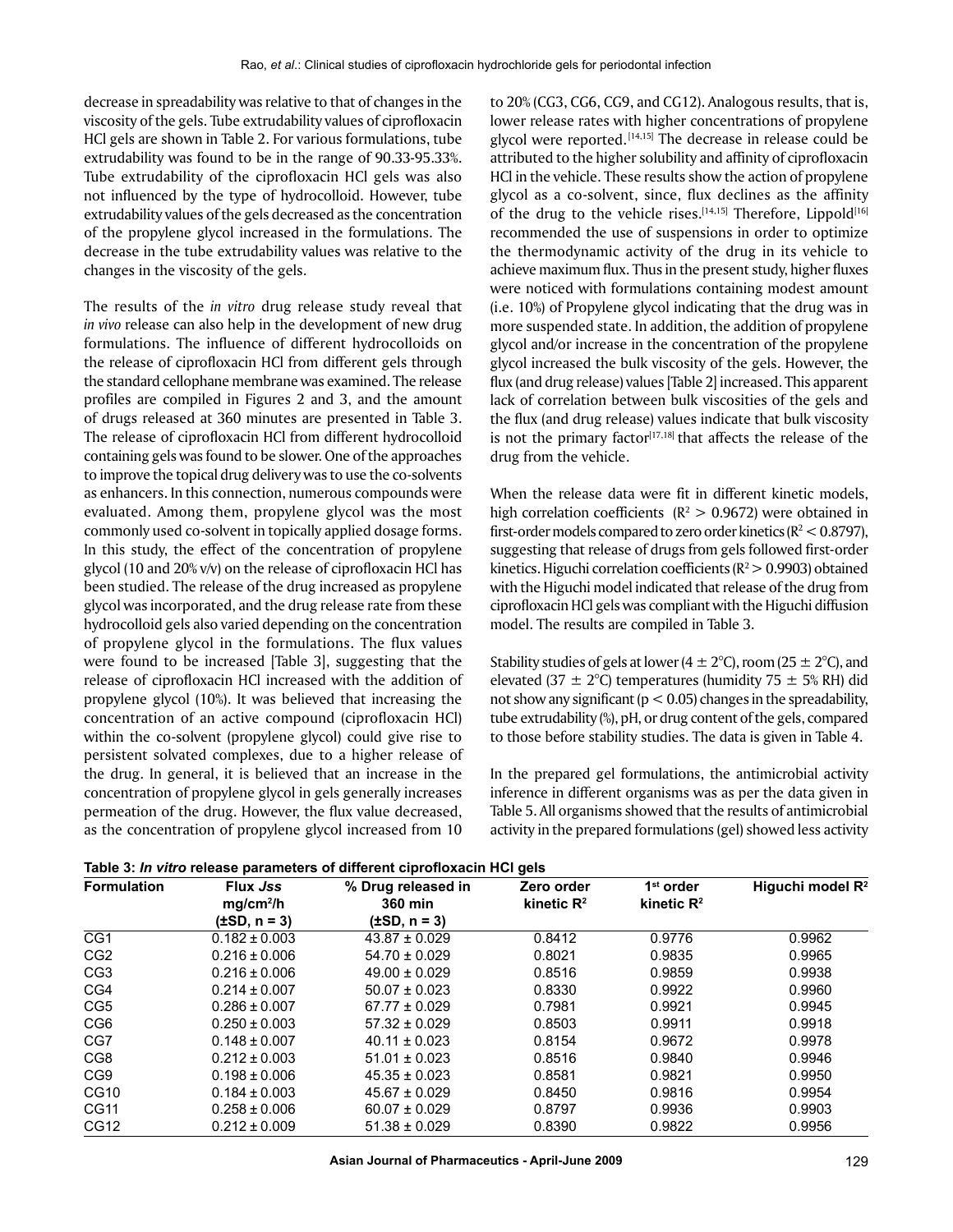Rao, *et al*.: Clinical studies of ciprofloxacin hydrochloride gels for periodontal infection



Figure 2: Photographs showing the effects of treatment during the clinical study (Case - 1)

when compared to that in the pure drug. In *E. coli* the formulation showed growth from 0.1562 mcg/ml concentrations, whereas, pure drugs showed growth from 0.0781 mcg/ml. In case of *Pseudomonas aeruginosa* the formulation showed growth from 0.1562 mcg/ml concentrations, whereas, the

pure drug showed growth from 0.0781 mcg/ml. In *Bacillus subtilis* the formulation showed growth from 0.1562 mcg/ml concentrations, whereas, the pure drug showed growth from 0.0781mcg/ml. *Staphylococcus aureus*showed the results of the antimicrobial activity of ciprofloxacin hydrochloride gel. The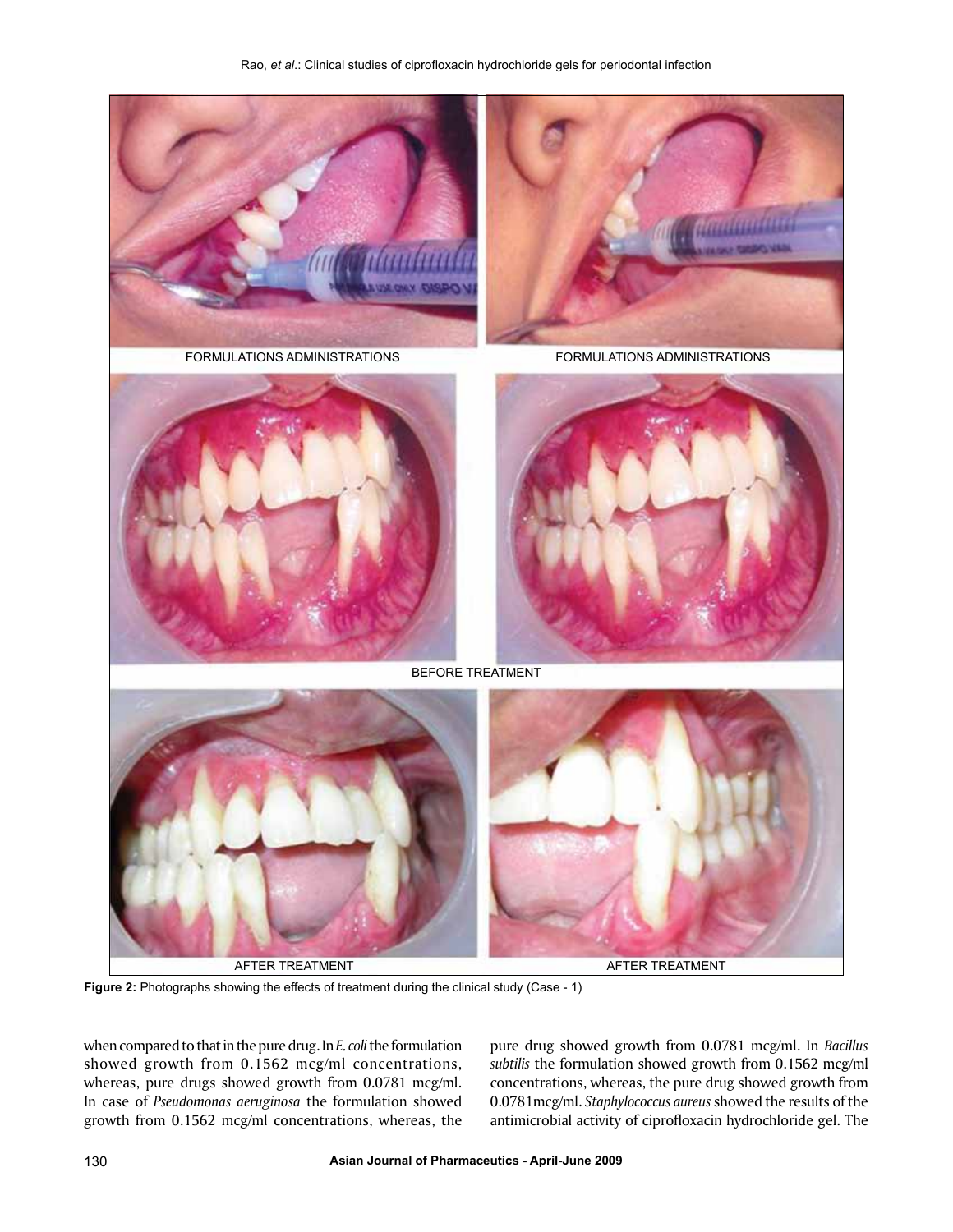

**Figure 3:** Photographs showing the effects of treatment during the clinical study (Case - 2)

prepared formulation (gel) showed less activity when compared to the pure drug. The prepared formulation showed growth from 0.1562 mcg/ml concentration and the pure drug showed growth from 0.0781 mcg/ml.

The *in vivo* studies would be the final parameters to ensure that the biological activity of the therapeutic agent is retained in the delivery system. The clinical efficacy of the prepared dental gels of ciprofloxacin HCl was assessed in patients with periodontal pockets.

The results of average plaque scores before and after treatment are presented in Table 6. The results indicated that there was no significant change in the plaque index among different treatment groups, throughout the study, when compared with their respective baseline values. The CG-11, CG-5, and S with P groups showed almost equal reduction in PI. However, CG-11+S with P and CG-5+S with P showed marked reduction in PI, which could be due to the combined effect of the drug and scaling with root planning. The results

of the average gingival index before and after treatment are shown in Table 7. The GI values decreased in all the treated groups. The decrease was significantly more from the baseline when compared with the values of the respective groups on the fifteenth and thirtieth days. Drug formulation treatment associated with scaling with root planning showed a high decrease compared to other groups. This could be due to the collective effect of drug and scaling and root planning. The results of BOP are given in Table 8. The results indicated that a highly significant reduction in bleeding was observed with all the treatments. All treatments were effective in reducing the number of periodontal sites. However, drug treatment in association with scaling and root planning showed a complete elimination of bleeding sites at the end of 30 days. The results of PD during the clinical study are presented in Table 9. There was no significant difference between groups at the time of initiation of therapy. A highly significant reduction in probing depth was observed on the fifteenth and thirtieth days, in all the treated groups. During clinical studies, the treated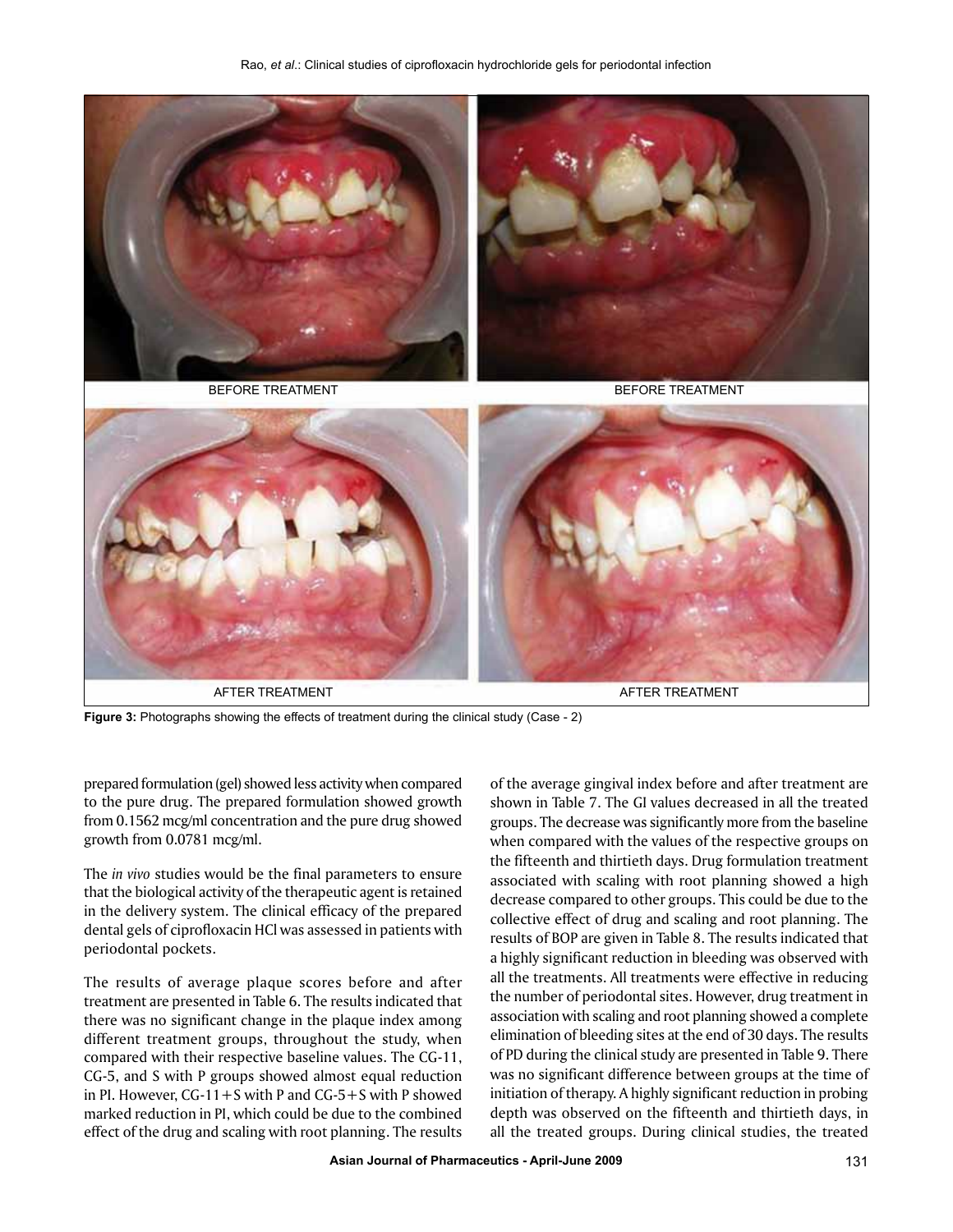| <b>Formulation</b> | <b>Storage</b>             | Time of         | <b>Spreadability</b> | <b>Tube</b>       | pH   | <b>Drug</b> |
|--------------------|----------------------------|-----------------|----------------------|-------------------|------|-------------|
|                    | temperature                | analysis days   | (cm)                 | extrudability (%) |      | content (%) |
| $\overline{CG2}$   | $4 \pm 2$ °C               | $\overline{30}$ | 7.0                  | $\overline{92}$   | 6.10 | 97.51       |
|                    |                            | 60              | 6.8                  | 91                | 6.08 | 97.51       |
|                    |                            | 90              | 6.7                  | 90                | 6.14 | 96.99       |
|                    | $25\pm2^{\circ}\textrm{C}$ | 30              | 7.0                  | 92                | 6.10 | 97.51       |
|                    |                            | 60              | 6.9                  | 92                | 6.09 | 96.99       |
|                    |                            | 90              | 6.9                  | 92                | 6.13 | 96.99       |
|                    | $37 \pm 2^{\circ}$ C       | 30              | 7.0                  | 92                | 6.10 | 97.51       |
|                    |                            | 60              | 7.1                  | 93                | 6.12 | 97.51       |
|                    |                            | 90              | 7.2                  | 94                | 6.08 | 96.99       |
| CG5                | $4 \pm 2^{\circ}$ C        | 30              | 7.1                  | 94                | 6.25 | 96.47       |
|                    |                            | 60              | 6.9                  | 93                | 6.24 | 96.47       |
|                    |                            | 90              | $6.8\,$              | 91                | 6.23 | 95.55       |
|                    | $25 \pm 2^{\circ}$ C       | 30              | 7.1                  | 94                | 6.25 | 96.47       |
|                    |                            | 60              | 7.1                  | 92                | 6.22 | 95.55       |
|                    |                            | 90              | 7.0                  | 92                | 6.24 | 95.55       |
|                    | $37 \pm 2^{\circ}$ C       | 30              | 7.1                  | 92                | 6.25 | 96.47       |
|                    |                            | 60              | 7.0                  | 93                | 6.22 | 96.47       |
|                    |                            | 90              | 6.9                  | 94                | 6.24 | 95.55       |
| CG <sub>6</sub>    | $4 \pm 2^{\circ}$ C        | 30              | 6.9                  | 92                | 6.05 | 98.55       |
|                    |                            | 60              | 6.8                  | 91                | 6.10 | 98.55       |
|                    |                            | 90              | 6.7                  | 89                | 6.09 | 98.03       |
|                    | $25 \pm 2^{\circ}$ C       | 30              | 6.9                  | 92                | 6.05 | 98.55       |
|                    |                            | 60              | 6.8                  | 90                | 6.10 | 98.03       |
|                    |                            | 90              | 6.9                  | 91                | 6.08 | 98.03       |
|                    | $37 \pm 2^{\circ}$ C       | 30              | 6.9                  | 92                | 6.05 | 98.55       |
|                    |                            | 60              | 6.9                  | 93                | 6.12 | 98.55       |
|                    |                            | 90              | 7.0                  | 94                | 6.14 | 98.03       |
| <b>CG11</b>        | $4 \pm 2^{\circ}$ C        | 30              | 6.8                  | 92                | 6.15 | 99.07       |
|                    |                            | 60              | 6.7                  | 91                | 6.18 | 99.07       |
|                    |                            | 90              | 6.6                  | 90                | 6.19 | 98.55       |
|                    | $25 \pm 2^{\circ}$ C       | 30              | 6.8                  | 92                | 6.15 | 99.07       |
|                    |                            | 60              | 6.8                  | 91                | 6.18 | 99.07       |
|                    |                            | 90              | 6.9                  | 90                | 6.12 | 98.55       |
|                    | $37 \pm 2^{\circ}$ C       | 30              | 6.8                  | 92                | 6.15 | 99.07       |
|                    |                            | 60              | 6.9                  | 93                | 6.20 | 98.55       |
|                    |                            | 90              | 7.0                  | 94                | 6.21 | 99.55       |

patients photographs are shown in photographs 1 and 2. Mean reduction in probing depth at the end of 30 days was greater in patients who received scaling with root planning in addition to drug treatment.

# **CONCLUSION**

In conclusion, it can be stated that the physicochemical parameters of both medicated pastes and gels were at optimum level. The *in-vitro* drug release from the gels was controlled and dependent on the formulation variables. The stability studies did not indicate any change in the values of physicochemical parameters. Gels possessed marked anti-microbial activity. The clinical studies demonstrated that the formulation was effective in the treatment of periodontitis. The present study is industry-oriented and contributes to dental sciences, as very few dental formulations exist in the market.

The clinical parameters such as, plaque index, gingival index, bleeding on probing, and probing depth were studied during the treatment. The results indicated that scaling and root planning was insufficient to achieve good therapy. The results of all the above parameters showed that good therapeutic outcome could be achieved with local drug delivery of the drug from gels. The effect was further enhanced when the local delivery was added with scaling to remove calculus and subgingival deposits.

*In vivo* studies concluded that the pooled data from this study was that the adjunctive use of ciprofloxacin HCl gels resulted in a significant clinical benefit at the end of 30 days. The results indicated that scaling and root planning was insufficient to achieve good therapy, although it was one of the effective treatments for adult periodontitis.<sup>[19]</sup> This may be because as the depth increased to 5 mm or more, scaling and root planning became less effective.<sup>[20]</sup> For the periodontal pockets of 5 mm or more depth, the adjunctive use of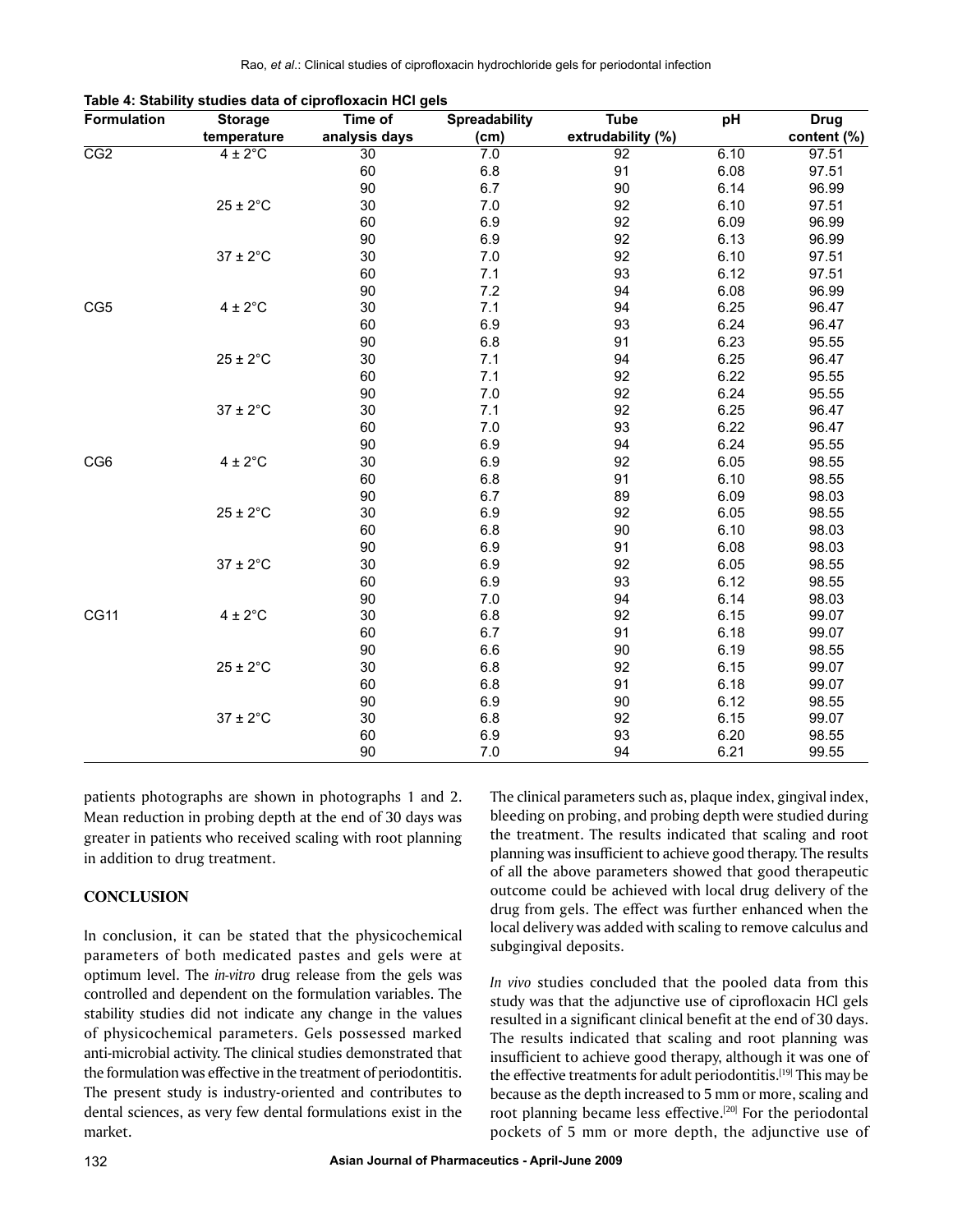| Table 5: Microbiological studies of prepared formulations (gels) |  |  |  |
|------------------------------------------------------------------|--|--|--|
|------------------------------------------------------------------|--|--|--|

| <b>Concentrations (mcg/ml)</b> | 2.5 | 1.25 | 0.625 | 0.3125 | 0.1562    | 0.0781    | 0.0390    | 0.01953   | 0.00976 |
|--------------------------------|-----|------|-------|--------|-----------|-----------|-----------|-----------|---------|
| Organisms: E. coli             |     |      |       |        |           |           |           |           |         |
| Pure drug                      |     |      |       |        |           |           | +         | $\ddot{}$ |         |
| Ciprofloxacin HCl gel          |     |      |       |        | $\ddot{}$ | $\ddot{}$ | $\ddot{}$ | $\ddot{}$ |         |
| Organisms: Pseudomonas         |     |      |       |        |           |           |           |           |         |
| aerugenosa                     |     |      |       |        |           |           |           |           |         |
| Pure drug                      |     |      |       |        |           |           |           | $\ddot{}$ |         |
| Ciprofloxacin HCl gel          |     |      |       |        | $\ddot{}$ | +         | ÷         | $\ddot{}$ |         |
| Organisms: Bacillus subtilis   |     |      |       |        |           |           |           |           |         |
| Pure drug                      |     |      |       |        |           | $\ddot{}$ |           | $\ddot{}$ |         |
| Ciprofloxacin HCl gel          |     |      |       |        | $\ddot{}$ | $\ddot{}$ | $\ddot{}$ | $\ddot{}$ |         |
| Organisms: Staphylococcus      |     |      |       |        |           |           |           |           |         |
| aureus                         |     |      |       |        |           |           |           |           |         |
| Pure drug                      |     |      |       |        |           |           | +         | $\ddot{}$ |         |
| Ciprofloxacin HCl gel          |     |      |       |        | $\ddot{}$ | +         | +         | $\ddot{}$ |         |

+= Presence of growth, −= Absence of growth

## **Table 6: PI scores during the clinical study of ciprofloxacin HCl gels**

| <b>Treatment</b> | <b>Plaque index</b> |                                 |                   |  |  |  |
|------------------|---------------------|---------------------------------|-------------------|--|--|--|
| formulation code | <b>Baseline</b>     | 15 days                         | 30 days           |  |  |  |
| CG-11            | $1.44 \pm 0.44$     | $1.32 \pm 0.41$ *               | $1.23 \pm 0.26*$  |  |  |  |
| $CG-5$           | $1.41 \pm 0.38$     | $1.26 \pm 0.43^*$               | $1.21 \pm 0.32^*$ |  |  |  |
| CG-11+S-P        | $1.39 \pm 0.42$     | $1.16 \pm 0.34*$                | $1.14 \pm 0.30*$  |  |  |  |
| $CG-5+S-P$       | $1.42 \pm 0.46$     | $1.10 \pm 0.24*$                | $1.06 \pm 0.31*$  |  |  |  |
| $S-P$            | $1.47 \pm 0.42$     | $1.32 \pm 0.39^*$               | $1.24 \pm 0.24*$  |  |  |  |
| Control          |                     | $1.44 \pm 0.33$ $1.42 \pm 0.29$ |                   |  |  |  |

All values are presented as Mean  $\pm$  SD, n = 6 CG-11=Ciprofloxacin HCl gel-11; CG-5 = Ciprofloxacin HCl gel-5; S-P=Scaling - root planning alone \*Significant (*P* < 0.05) when compared to respective baseline values

## **Table 8: Bleeding sites (%) values during the clinical study of ciprofloxacin HCl gels**

| <b>Treatment</b>    | Bleeding sites (%)                                                                      |                                                 |                   |  |  |  |  |
|---------------------|-----------------------------------------------------------------------------------------|-------------------------------------------------|-------------------|--|--|--|--|
| formulation<br>code | <b>Baseline</b>                                                                         | 15 days                                         | 30 days           |  |  |  |  |
| CG-11               | $90.36 \pm 4.06$                                                                        | $23.38 \pm 8.22^*$ 11.87 $\pm 4.06^*$           |                   |  |  |  |  |
| $CG-5$              | $90.36 \pm 4.06$                                                                        | $23.84 \pm 8.14^*$ 12.57 $\pm 4.06^*$           |                   |  |  |  |  |
| CG-11+S-P           | $93.67 \pm 5.12$                                                                        | $22.56 \pm 4.06^*$ 0.00 $\pm$ 0.00 <sup>*</sup> |                   |  |  |  |  |
| $CG-5+S-P$          | $95.87 \pm 4.06$                                                                        | $22.78 \pm 4.06*$                               | $0.00 \pm 0.00*$  |  |  |  |  |
| $S-P$               | $93.33 \pm 5.16$                                                                        | $31.67 \pm 4.08^*$                              | $32.36 \pm 4.06*$ |  |  |  |  |
| Control             | $91.66 \pm 4.08$                                                                        | $86.67 \pm 8.16$                                |                   |  |  |  |  |
|                     | All values are presented as Mean + SD, $n = 6$ CG-11 = Ciprofloxacin HCl gel-11; CG-5 = |                                                 |                   |  |  |  |  |

Ciprofloxacin HCl gel-5 S-P = Scaling - root planning alone \*Significant (*P* < 0.05) when compared to respective baseline values

an antimicrobial agent may be necessary, to enhance the therapeutic effect, which is indicated by the improved clinical outcome in this study. Thus, it can be concluded that the ciprofloxacin HCl gels prepared in this study promise to be the new therapeutic systems for the effective treatment of periodontal disease.

# **ACKNOWLEDGeMENTS**

The authors are thankful to Sri S. Rajendra Reddy, founder secretary, Sri. S.M. Shashidher Vice President, and Principal N.E.T.Pharmacy College, Raichur, for their encouragement and for providing facilities during the period of work. The authors are also thankful to Dr. C.M.

## **Table 7: GI values during the clinical study of ciprofloxacin HCl gels**

| <b>Treatment</b> | <b>Gingival index</b> |                                                     |                   |  |  |  |
|------------------|-----------------------|-----------------------------------------------------|-------------------|--|--|--|
| formulation code | <b>Baseline</b>       | 15 days                                             | 30 days           |  |  |  |
| CG-11            |                       | $1.66 \pm 0.40$ $0.76 \pm 0.26^*$ $0.73 \pm 0.35^*$ |                   |  |  |  |
| $CG-5$           | $1.65 \pm 0.39$       | $0.71 \pm 0.21$ <sup>*</sup>                        | $0.69 \pm 0.26*$  |  |  |  |
| $CG-11+S-P$      | $1.59 \pm 0.40$       | $0.61 \pm 0.23$ *                                   | $0.56 \pm 0.20*$  |  |  |  |
| $CG-5+S-P$       | $1.60 \pm 0.41$       | $0.60 \pm 0.23$ *                                   | $0.54 \pm 0.18^*$ |  |  |  |
| $S-P$            | $1.58 \pm 0.28$       | $1.20 \pm 0.21^*$ 1.19 $\pm$ 0.32*                  |                   |  |  |  |
| Control          | $1.57 \pm 0.33$       | $1.58 \pm 0.39$                                     |                   |  |  |  |

All values are presented as Mean  $\pm$  SD, n = 6 CG-11=Ciprofloxacin HCl gel-11; CG-5 = Ciprofloxacin HCl gel-5 S-P=Scaling - root planning alone \*Significant (*P* <0.05) when compared to respective baseline values.

## **Table 9: Change in PD of prepared formulations (gels)**

| Treatment        | Probing depth (mm) |                                                     |                   |
|------------------|--------------------|-----------------------------------------------------|-------------------|
| formulation code | <b>Baseline</b>    | 15 days                                             | 30 days           |
| CG-11            |                    | $6.58 \pm 1.36$ $1.95 \pm 0.46^*$ $1.75 \pm 0.42^*$ |                   |
| CG-5             | $6.58 \pm 0.78$    | $1.98 \pm 0.54*$                                    | $1.73 \pm 0.51$ * |
| CG-11+S-P        | $6.36 \pm 1.10$    | $1.69 \pm 0.41$ *                                   | $1.69 \pm 0.39*$  |
| CG-5+S-P         | $6.35 \pm 1.04$    | $1.77 \pm 0.42^*$                                   | $1.64 \pm 0.39*$  |
| S-P              | $6.09 \pm 1.10$    | $2.30 \pm 0.48^*$                                   | $2.10 \pm 0.38^*$ |
| Control          |                    | $6.12 \pm 1.05$ $6.00 \pm 1.12^*$                   |                   |

All values are presented as Mean  $\pm$  SD, n = 6 CG-11=Ciprofloxacin HCl gel-11; CG-5= Ciprofloxacin HCl gel-5 S-P=Scaling - root planning alone \*Significant (*P* < 0.05) when compared to respective baseline values

Setty, Professor, and Dr. R. H. Udupi, Professor, N.E.T. Pharmacy College, Raichur, for his valuable suggestions in carrying out this research work.

#### **REFERENCES**

- 1. Yeom RH, Park YJ, Lee SJ, Rhyu JC, Chang CP, Nisengard RJ. Characterization of bioadhesive periodontal and oral mucosal drug delivery. J. Periodontal 1998;68:1102.
- 2. David C J, Olkovsky, Sebastiam. In: Clinical Periodontology. Fermin A, Carranza and Michael G, editors. Newman. Bangalore: Prism Books Pvt. Ltd.; 1996. p. 511.
- 3. Klaus H. Color Atlas of Dental Medicine. In: KH Ratietschak, editor. 2nd ed. J. Periodontology, and Expanded edition. p. 36-41, 314-8.
- 4. Rehaman S, Ashiya A, Khar RK. "Site Specific Delivery System for the treatment of Periodontitis. Indian J Pharma Sci 2003. p. 106-112.